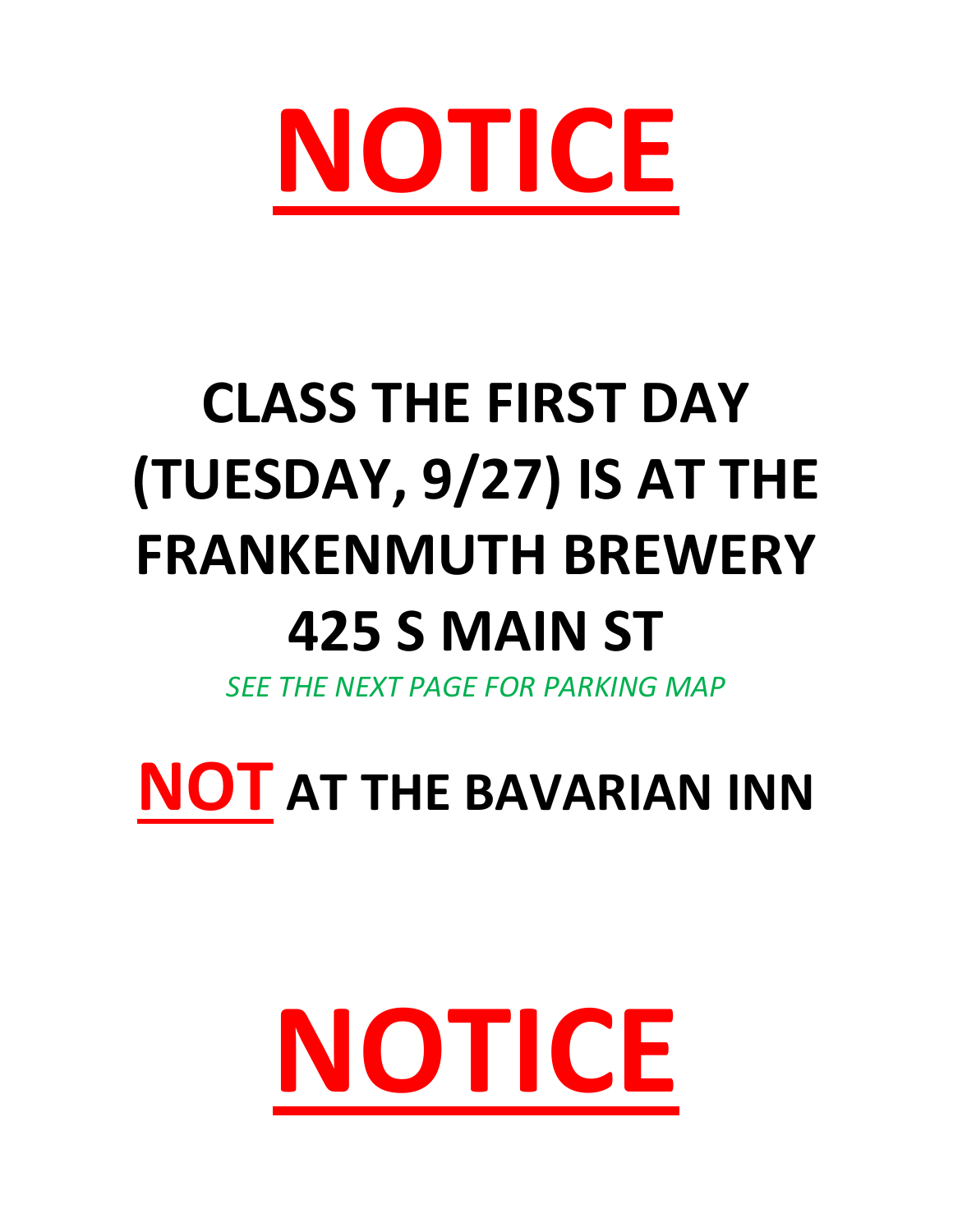# Frankenmuth Brewery Parking

All areas highlighted in RED are areas that are designated for Frankenmuth Brewery customers. These areas include behind the Public Library, behind the Marriott and directly next to the Brewery.

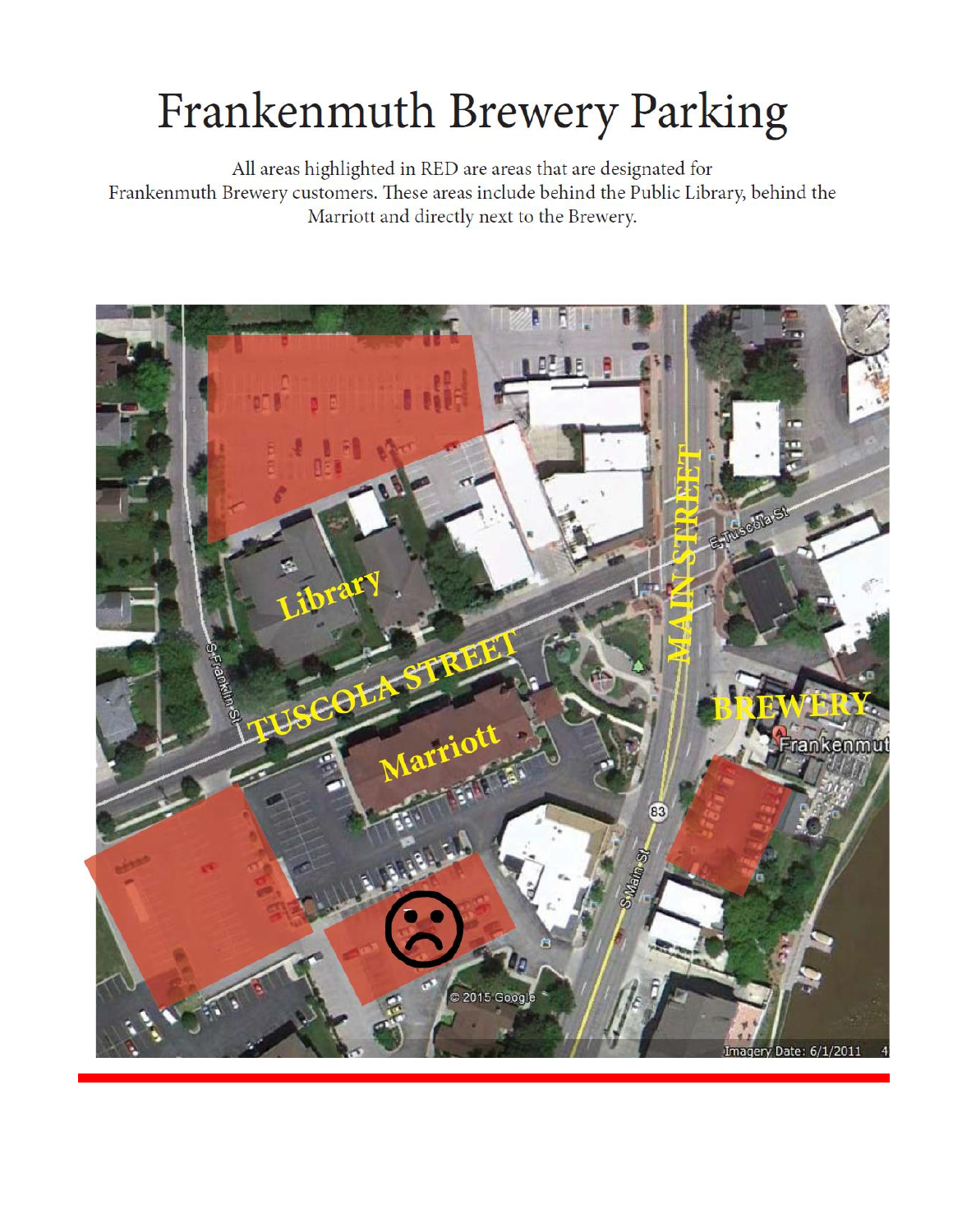### **COCM 2016 Fall Conference Agenda**

#### **To be held at the Bavarian Inn & Frankenmuth Brewery Conference Center**

COCM is an ICC Preferred Provider – Provider Number 1059

#### **Tuesday Sept 27, 2016**

Only 1 track today **AT THE FRANKENMUTH BREWERY**

Registration desk opens at 8:00am

| $9:00$ am           | Welcome and conference announcements                                               |                                                |
|---------------------|------------------------------------------------------------------------------------|------------------------------------------------|
| $9:00$ am $-$ Noon  | IBC Accessible Means of Egress<br>BCC Course #18447 (ICC PPP #1010-8290)           | ICC - Roger Axel<br>2 Hours Spec + 1 Hour Tech |
| Noon $-1:00$ pm     | Lunch Provided                                                                     |                                                |
| 1:00 pm $-$ 4:00 pm | <b>IRC Residential Deck Construction</b><br>BCC Course #18448 (ICC PPP #1010-8286) | ICC - Roger Axel<br>2 Hours Spec + 1 Hour Tech |

#### **Wednesday Sept 28, 2016**

#### 2 Tracks today, both **AT THE BAVARIAN INN**

Registration desk opens at 7:30am

# **Track 1**

|                                      | 8:00 am - 10:00 am Structural Insulated Panels<br>BCC Course #18442 (ICC PPP #1059-8662)   | Joel Szukhent, Porter Corp<br>2 Hours Specialty |
|--------------------------------------|--------------------------------------------------------------------------------------------|-------------------------------------------------|
| $10:00$ am $-$ Noon                  | Insp. of Concrete in Normal, Hot and Cold temps<br>BCC Course #18441 (ICC PPP #1059-8663)  | ACI (Heather Smith)<br>2 Hours Specialty        |
| Noon $-1:15$ pm                      | Lunch Provided (following brief business meeting)                                          |                                                 |
| 1:15 pm $-$ 4:15 pm                  | Avoiding Exterior Envelope Failures<br>BCC Course #18380 (ICC PPP #1059-8941)              | <b>Brian Tognetti</b><br>3 Hours Tech           |
| <b>Track 2</b><br>$9:00$ am $-$ Noon | Performing 2012 IBC Structural Plan Reviews<br>BCC Course #18446 (ICC PP class #1010-8294) | ICC - Roger Axel<br>6 Hours plan review         |
| Noon $-1:15$ pm                      | Lunch Provided (following brief business meeting)                                          |                                                 |
| 1:15 pm $-$ 4:15 pm                  | Performing Structural Plan Reviews<br>(continued)                                          |                                                 |